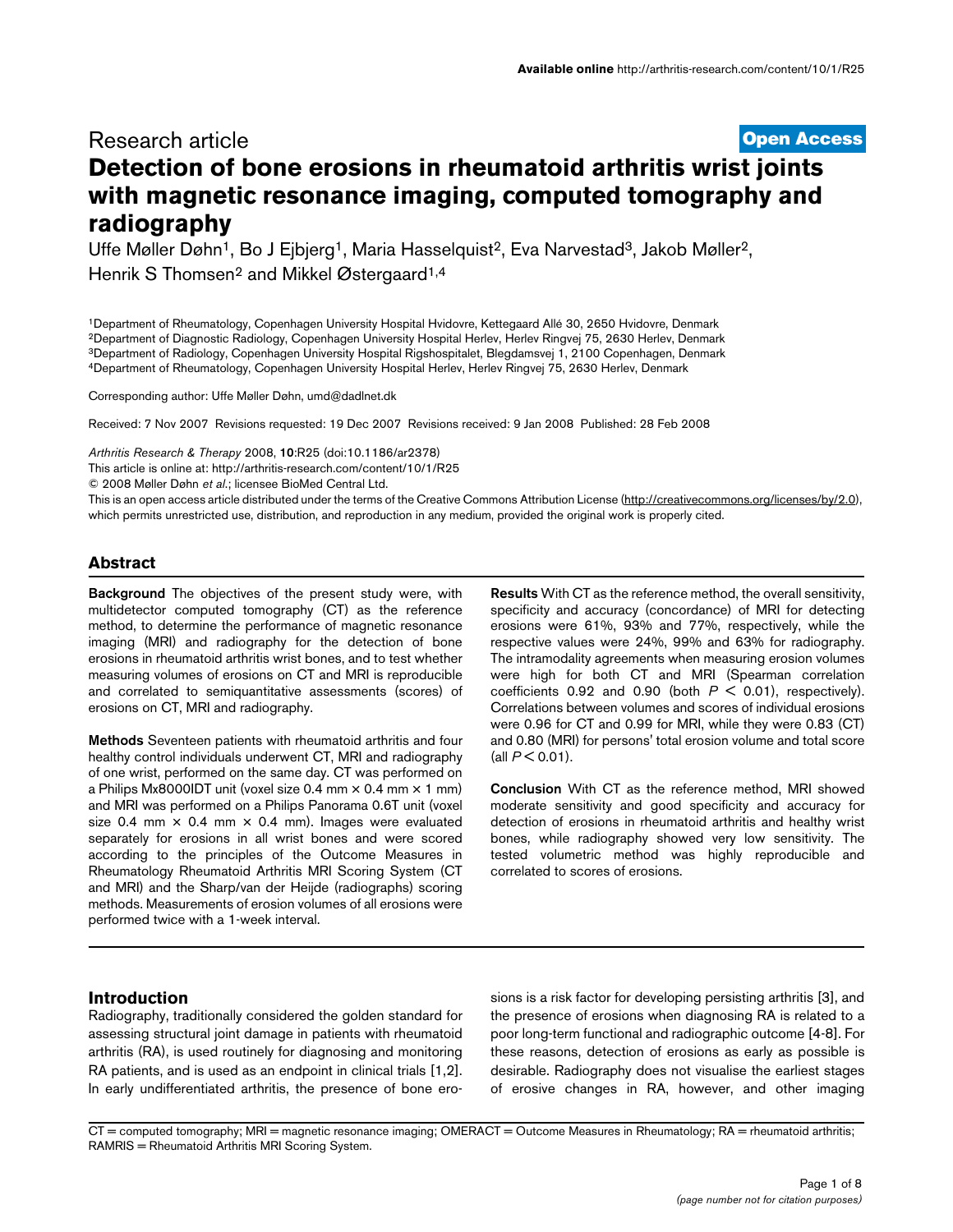modalities have emerged as methods for more sensitive detection of early bone erosions [9-12].

Magnetic resonance imaging (MRI) has been demonstrated to be more sensitive than radiography in detecting erosive bone changes in RA, especially the subtle changes that occur in early disease [9-11,13,14]. The Outcome Measures in Rheumatology (OMERACT) Rheumatoid Arthritis MRI Scoring System (RAMRIS) has been developed [15,16] with data from iterative multicenter studies [15,17,18]. The OMERACT RAM-RIS is a semiquantitative scoring system for assessing synovitis, bone erosions and bone edema on MRI in RA hands and wrists. Studies on volumetric quantification of bone erosion volumes with MRI have previously shown it is a reliable and feasible method [19-21], and it could possibly be beneficial in documenting progression or regression of structural joint damage in longitudinal studies.

Multidetector computed tomography (CT) is a tomographic radiographic imaging method offering isotropic high-resolution and three-dimensional visualisation of calcified tissue. CT seems to be even more sensitive than MRI for detection of bone erosions, and can be considered a standard reference for detection of bone erosions in RA [12,22,23].

An objective of the present cross-sectional methodological study was, with CT as the reference method, to investigate the sensitivity, specificity and accuracy (concordance) of MRI and radiography for detection of bone erosions in RA wrist bones. A second objective was to determine the intramodality and intermodality agreement when measuring erosion volumes on CT and MRI in RA wrist bones, using a semiautomated computerised method. A third objective was to evaluate whether semiquantitative scoring methods for bone erosions (the OMERACT erosion score and the Sharp/van der Heijde radiographic erosion score) correlated with erosion volumes determined with CT and MRI.

## **Patients and methods Patients and control individuals**

Seventeen RA patients fulfilling the American College of Rheumatology 1987 criteria [24] – of which 14 were rheumatoid factor positive – and four healthy control individuals were included in the study. Fourteen patients were female and three were male (median age 51 years (range 33–78 years), median disease duration 7 years (range 4–22 years)), and three control individuals were female and one was male (median age 36 years (range 34–57 years)). All individuals underwent CT, MRI and radiography of one wrist joint on the same day. The study was approved by the local ethics committee, and written informed consent was obtained from all participants.

### **Computed tomography**

A Philips Mx8000 IDT multidetector unit (Philips Medical Systems, Cleveland, OH, USA) was used for all examinations (parameters: 90 kV, 100 mAs, pitch 0.4 mm, slice spacing 0.4 mm, overlap 50%). Patients were placed in a prone position with the arm stretched and the palm facing down. Images with a voxel size of 0.4 mm  $\times$  0.4 mm  $\times$  1.0 mm were obtained. Axial and coronal reconstructions with a slice thickness of 1.0 mm were created and used for image evaluation.

## **Magnetic resonance imaging**

A Philips Panorama 0.6 T unit (Philips Medical Systems, Helsinki, Finland) using a receive-only, three-channel, phased solenoid coil was used for all examinations. Patients were placed in a supine position with the hand alongside the body and the palm facing the body. Acquired images included a coronal T1-weighted three-dimensional fast field echo (repetition time 20 ms, echo time 8 ms, flip angle 25°, voxel size 0.4 mm  $\times$  0.4 mm  $\times$  0.4 mm, matrix 216  $\times$  216, number of acquisitions 2, acquisition time 5.23 min). Images in the axial and coronal planes with a slice thickness of 0.4 mm were created by multiplanar reconstruction of the T1 three-dimensional fast field echo sequence, and these were used for image evaluation.

#### **Conventional radiography**

Radiography was performed on a Philips Digital Diagnost unit (Philips Medical Systems, Hamburg, Germany) (resolution 0.3 mm). Posterior-anterior and semisupine projections were obtained and were printed on mammography films.

### **Image evaluation**

Images obtained with CT, MRI and radiography were evaluated for erosions by separate investigators, blinded to clinical and other imaging data, with large experience from previous imaging studies on RA. Erosions were marked on preformed scoring sheets, allowing exact positioning in all three planes, and an erosion score was assigned as described below.

Definitions of MRI erosions were as suggested by OMERACT RAMRIS; that is, a sharply marginated bone lesion, with correct juxtaarticular localisation and typical signal characteristics, visible in two planes with a cortical break seen in at least one plane [15]. MRI bone erosions were scored according to the OMERACT RAMRIS; that is, all wrist bones were assigned a score by the percentage of bone volume involved (score 0– 10, by 10% volume increments) [15,25], leading to a total erosion score for one wrist ranging from 0 to 150.

Erosions on CT images were defined as a sharply demarcated area of focal bone loss seen in two planes, with a cortical break (loss of cortex) seen in at least one plane. CT bone erosions were scored according to the principles of the OMER-ACT RAMRIS method described above.

We applied the principles from the Sharp/van der Heijde scoring method in assessing radiographs, assigning an erosion score ranging from 0 to 5 to all wrist bones [26]. Briefly,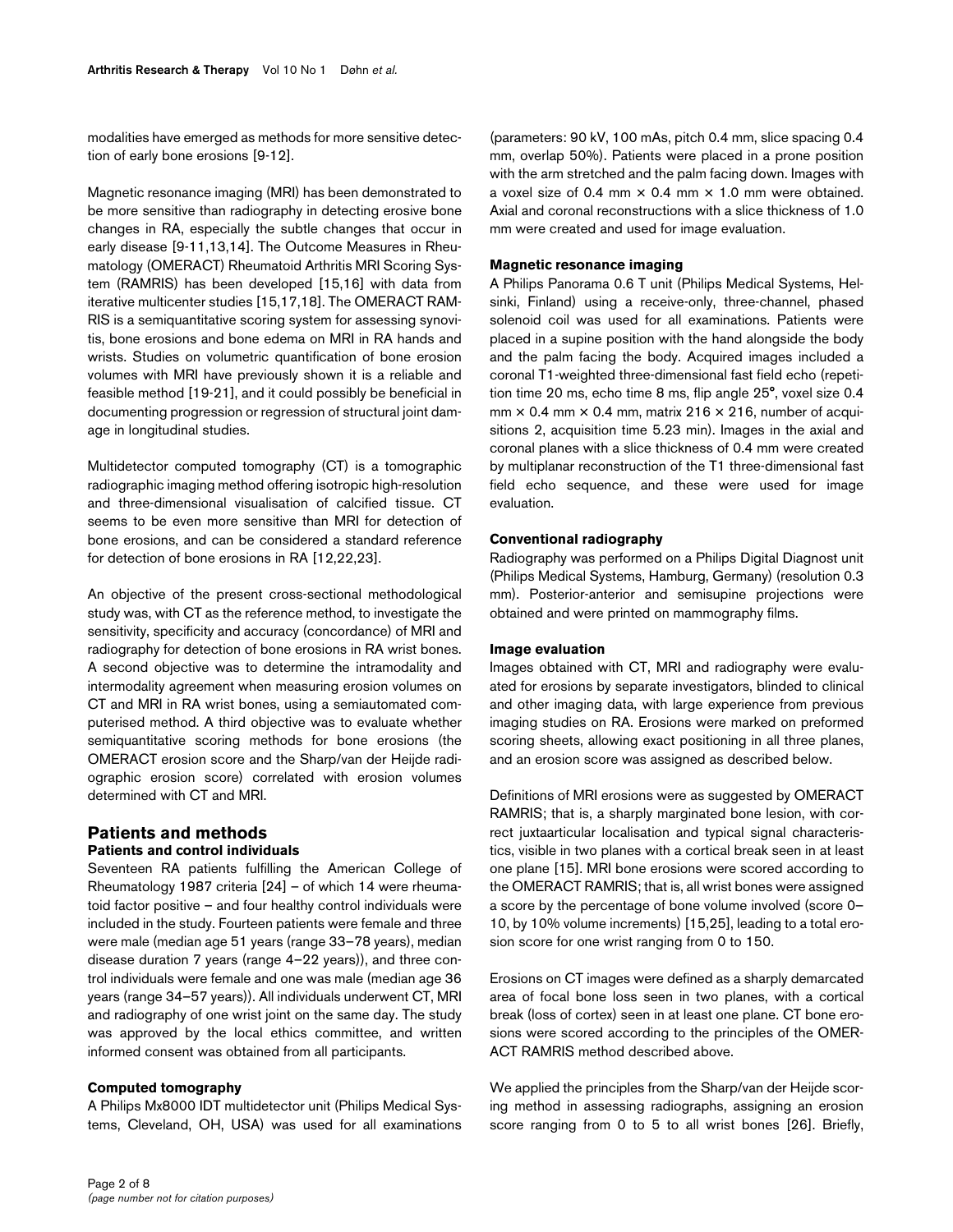individual erosions are given a score of 1 when discrete, a score of 2 if larger and a score of 3 when the erosion extends over the imaginary middle of the bone. If more than one erosion is present in a single bone, the sum of the scores (with a maximum of 5) of the individual erosions is calculated. With this modification of the scoring method, the total erosion score of one wrist ranges from 0 to 75.

#### **Erosion volume measurements**

Owing to the severity of bone damage or ankylosis we excluded two patients from the analysis on erosion volume, leaving 19 patients and 285 bones for further analysis. The volumes of all erosions in the remaining 19 persons, detected by CT or MRI in the evaluation described above, were calculated using OsiriX medical imaging software (a free DICOM viewer for Apple computers that can be downloaded [27]). To calculate the erosion volume, erosions were manually outlined on coronal images, on all slices where visible. The outlining of erosion borders was done using an Intous3 A5 pen tablet system (Wacom Technology Corporation, Vancouver, WA, USA). The erosion volume is calculated by the software, according to the formula:  $Vol_{ero} = \Sigma (Area_{ero} \times ST)$ , where  $Vol_{ero}$  is the erosion volume, Area<sub>ero</sub> the erosion area on one slice and  $ST$  is the slice thickness. All erosion volume measurements were performed by the same person (UMD) on two occasions with a 1-week interval between measuring on the same sets of images.

#### **Statistical analysis**

The specificity, sensitivity and accuracy of MRI and radiography, with CT as the reference method, were calculated for bone erosions. To determine the reliability of erosion volume measurements, the absolute and relative differences, Spearman's correlation coefficients and the coefficient of variation of erosion volumes obtained with CT and MRI at the two readings (intramodality agreement) were calculated. Spearman's correlation coefficients were calculated between the OMER-ACT erosion scores and the erosion volumes of individual erosions and between the persons' total OMERACT erosion score and the persons' total erosion volumes (sum of the 15 evaluated joint areas). For erosions that were seen on both CT and MRI – that is, concordant erosions – the absolute and relative differences between CT and MRI erosion volumes (intermodality agreement) were calculated. Furthermore, intermodality agreements were assessed by calculation of Spearman's correlation coefficients and coefficients of variation. Correlation coefficients between the erosion volume, CT and MRI erosion scores and the radiographic erosion score were calculated. For calculation of intermodality agreement, the mean value of the volumes found at the two readings of CT respective to MRI was used. SPSS version 12.0 for Windows (SPSS Inc., Chicago, IL, USA) was used for statistical calculations.

# **Results**

In total, 315 wrist bones from 21 persons were assessed for erosions. A total of 166 erosions in 151 bones were detected with CT, while 119 erosions in 104 bones were detected on MRI, and 43 erosions in 38 bones were detected with radiography. With CT as the reference method for bone erosions, the overall sensitivity, specificity and accuracy of MRI were 61%, 93% and 77%, respectively. The corresponding values for radiography were 24%, 99% and 63%, respectively. Of the 119 MRI erosions, 92 (77%) could be confirmed with CT, whereas 36 (84%) of the 43 radiographic erosions were confirmed with CT. If considering only bones without radiographic erosions  $(n = 277)$ , the overall sensitivity, specificity and accuracy of MRI were 59%, 93% and 79%, respectively. See Table [1](#page-3-0) for further details.

Erosion-like changes were registered in two healthy controls on CT, while one healthy control had three erosion-like changes on MRI (the same control also had erosion-like changes on CT) and none were seen on radiography.

Persons had a wide spectrum of joint destructions as judged on their erosions scores. The total OMERACT erosion score of one wrist (0–150) in all 21 persons was a mean of 10 (median 5, range 0–108) on MRI, while the mean was 15 (median 8, range 0–103) on CT. The total Sharp/van der Heijde erosion score (modified as mentioned in Materials and methods) produced a mean of 4 (median 1, range 0–43).

#### **Erosion volume**

Results on erosion volume measurements and values on intramodality agreement of reading A and reading B (CT vs CT and MRI vs MRI) and intermodality (CT vs MRI) agreements are presented in Table [2](#page-4-0). The intramodality agreements of single erosion volume measurements at the two occasions were very high for both CT (Spearman's  $ρ = 0.92, P < 0.01$ ) and MRI ( $\rho = 0.90$ ,  $P < 0.01$ ). The intramodality agreements of persons' total erosion volume were also very high for CT ( $\rho =$ 0.83) and MRI ( $\rho = 0.80$ ) (both  $P < 0.01$ ). Volumes of erosions seen on both CT and MRI (concordant erosions) were compared. The volumes of the concordant erosions (*n* = 64) were correlated ( $\rho = 0.55$ ,  $P \le 0.01$ ), as were the total volumes of concordant erosions on CT and MRI in the 15 persons with at least one concordant erosion ( $\rho = 0.89$ ,  $P \le 0.01$ ). A significant correlation ( $\rho = 0.82$ ,  $P < 0.01$ ) between persons' ( $n =$ 19) total erosion volume on CT and MRI was also observed if all erosions – that is, not only concordant erosions – were included in the analysis.

# **Erosion volume versus the OMERACT erosion score**

The OMERACT erosion scores in the 15 evaluated wrist joint bones of the 19 examined persons  $(n = 285)$  were compared with the corresponding erosion volumes. The Spearman's correlation coefficients for CT and MRI erosion volumes and the corresponding OMERACT CT and MRI scores were 0.96 and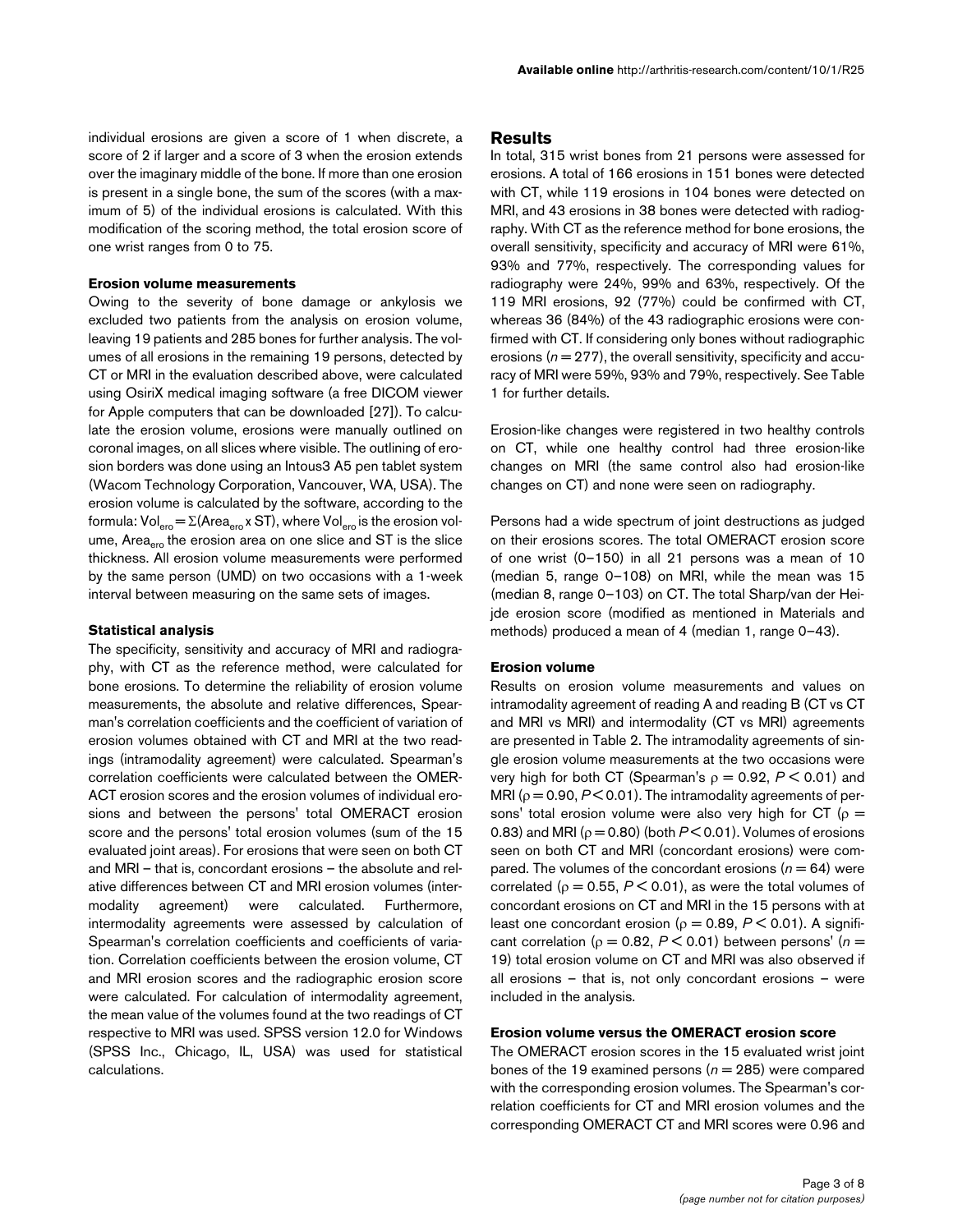#### <span id="page-3-0"></span>**Table 1**

|                   | Bones with erosions<br>(number of erosions) |             |            | Radiography          |                      |                   | <b>MRI</b>           |                      |                   | MRI values in bones without<br>radiographic erosions ( $n = 277$ ) |                      |                   |
|-------------------|---------------------------------------------|-------------|------------|----------------------|----------------------|-------------------|----------------------|----------------------|-------------------|--------------------------------------------------------------------|----------------------|-------------------|
|                   | <b>CT</b>                                   | Radiography | <b>MRI</b> | Sensitivity<br>(9/6) | Specificity<br>(9/6) | Accuracy<br>(9/6) | Sensitivity<br>(9/6) | Specificity<br>(9/6) | Accuracy<br>(9/0) | Sensitivity<br>(9/0)                                               | Specificity<br>(9/6) | Accuracy<br>(9/0) |
| Radius            | 10(11)                                      | 2(3)        | 6(8)       | 20                   | 100                  | 62                | 60                   | 100                  | 81                | 50                                                                 | 100                  | 79                |
| Ulna              | 15(15)                                      | 2(2)        | 14(15)     | 13                   | 100                  | 38                | 93                   | 100                  | 95                | 92                                                                 | 100                  | 95                |
| Scaphoid          | 11(14)                                      | 3(3)        | 8(8)       | 27                   | 100                  | 62                | 64                   | 90                   | 76                | 50                                                                 | 90                   | 72                |
| Lunate            | 10(11)                                      | 3(3)        | 11(14)     | 30                   | 100                  | 67                | 90                   | 82                   | 86                | 86                                                                 | 82                   | 83                |
| Triquetrum        | 14(17)                                      | 5(5)        | 13 (16)    | 36                   | 100                  | 57                | 86                   | 86                   | 86                | 100                                                                | 86                   | 94                |
| Pisiforme         | 8(8)                                        | 4(5)        | 1(1)       | 38                   | 92                   | 71                | 13                   | 100                  | 67                | 20                                                                 | 100                  | 76                |
| Trapezium         | 8(8)                                        | 3(5)        | 3(3)       | 25                   | 92                   | 67                | 38                   | 100                  | 76                | 33                                                                 | 100                  | 78                |
| Trapezoid         | 8(10)                                       | 2(2)        | 9(9)       | 25                   | 100                  | 71                | 86                   | 85                   | 86                | 83                                                                 | 85                   | 84                |
| Capitate          | 14(14)                                      | 1(1)        | 12 (16)    | $\overline{7}$       | 100                  | 38                | 71                   | 71                   | 71                | 69                                                                 | 71                   | 70                |
| Hamate            | 9(10)                                       | 3(4)        | 7(8)       | 33                   | 100                  | 71                | 56                   | 83                   | 71                | 50                                                                 | 85                   | 71                |
| Metacarpal base 1 | 8(9)                                        | 3(3)        | 5(5)       | 38                   | 100                  | 76                | 63                   | 100                  | 86                | 40                                                                 | 100                  | 83                |
| Metacarpal base 2 | 16 (19)                                     | 1(1)        | 9(10)      | 6                    | 100                  | 29                | 56                   | 100                  | 67                | 53                                                                 | 100                  | 65                |
| Metacarpal base 3 | 5(5)                                        | 1(1)        | 2(2)       | 20                   | 100                  | 81                | 20                   | 94                   | 76                | 25                                                                 | 94                   | 80                |
| Metacarpal base 4 | 8(8)                                        | 3(3)        | 2(2)       | 38                   | 100                  | 76                | 25                   | 100                  | 71                | 20                                                                 | 100                  | 78                |
| Metacarpal base 5 | 7(7)                                        | 2(2)        | 2(2)       | 29                   | 100                  | 76                | 14                   | 93                   | 67                | 20                                                                 | 93                   | 74                |
| Total             | 151 (166)                                   | 38 (43)     | 104 (119)  | 24                   | 99                   | 63                | 61                   | 93                   | 77                | 59                                                                 | 93                   | 79                |

#### **Sensitivities, specificities and accuracies for bone erosions of radiography and magnetic resonance imaging (MRI), with computed tomography (CT) as reference**

0.99 (both *P* < 0.01), respectively, when considering all 285 areas. When more than one erosion was present in a bone, the sum of the volumes of erosions in the bone was used for comparison with the OMERACT score. The total erosion volume per person (*n* = 19) and the total OMERACT erosion score of the wrist were closely correlated, as Spearman's correlation coefficients between volumes and scores on CT and MRI were 0.83 and 0.80, respectively (both *P* < 0.01). The correlation between the total MRI erosion score and the erosion volume determined on CT was  $\rho = 0.70$  ( $P < 0.01$ ).

# **Erosion volumes and OMERACT erosion scores versus radiographic erosion scores**

The correlation coefficients between the radiographic erosion score of the individual wrist bones ( $n = 285$ ), according to the principles of the Sharp/van der Heijde scoring method, and the erosion volume in the corresponding bone, as measured on CT and MRI, were ρ = 0.27 (*P* < 0.01) and ρ = 0.10 (*P* = 0.10), respectively. Persons' total Sharp/van der Heijde erosion score of all wrist bones in all persons (*n* = 19) correlated with the total erosion volume on CT ( $\rho = 0.73$ ,  $P \le 0.01$ ) and MRI ( $\rho = 0.70$ ,  $P < 0.01$ ).

The Sharp/van der Heijde erosion score of the individual wrist bones correlated weakly with the OMERACT erosion score on CT ( $\rho = 0.27$ ,  $P \le 0.01$ ) but did not correlate with the MRI OMERACT erosion score ( $\rho = 0.10$ ,  $P = 0.11$ ). The persons' total Sharp/van der Heijde erosion score, however, correlated with the total OMERACT erosion score on both CT ( $\rho = 0.83$ , *P*  $<$  0.01) and MRI ( $\rho$  = 0.66, *P*  $<$  0.01).

# **Discussion**

With CT as the standard reference method for detecting bone erosions in wrist joints, a moderate sensitivity (61%) and a high specificity (93%) of MRI was demonstrated. Although radiography was also highly specific (99%), only a low sensitivity (24%) for erosions was reached when compared with CT. The very low sensitivity of radiography, as compared with CT, found in the present study can be explained by the twodimensional visualisation of the joint, and is in accordance with findings from previous comparisons with MRI [9-13,23] and with CT [12,23].

Since the amount of mobile protons in bone is very low, cortical bone is depicted on MRI as signal voids against signalemitting bone marrow and periosseous tissues. MRI has consequently been argued not to be a method well suited for visualising bone lesions, and the nature of erosions visualised with MRI but invisible on radiography has been questioned [22]. In the present study, however, MRI was markedly more sensitive than radiography and was in good agreement with CT even in regions without radiographic erosions, supporting that even radiographically invisible MRI erosions represent a true loss of calcified tissue.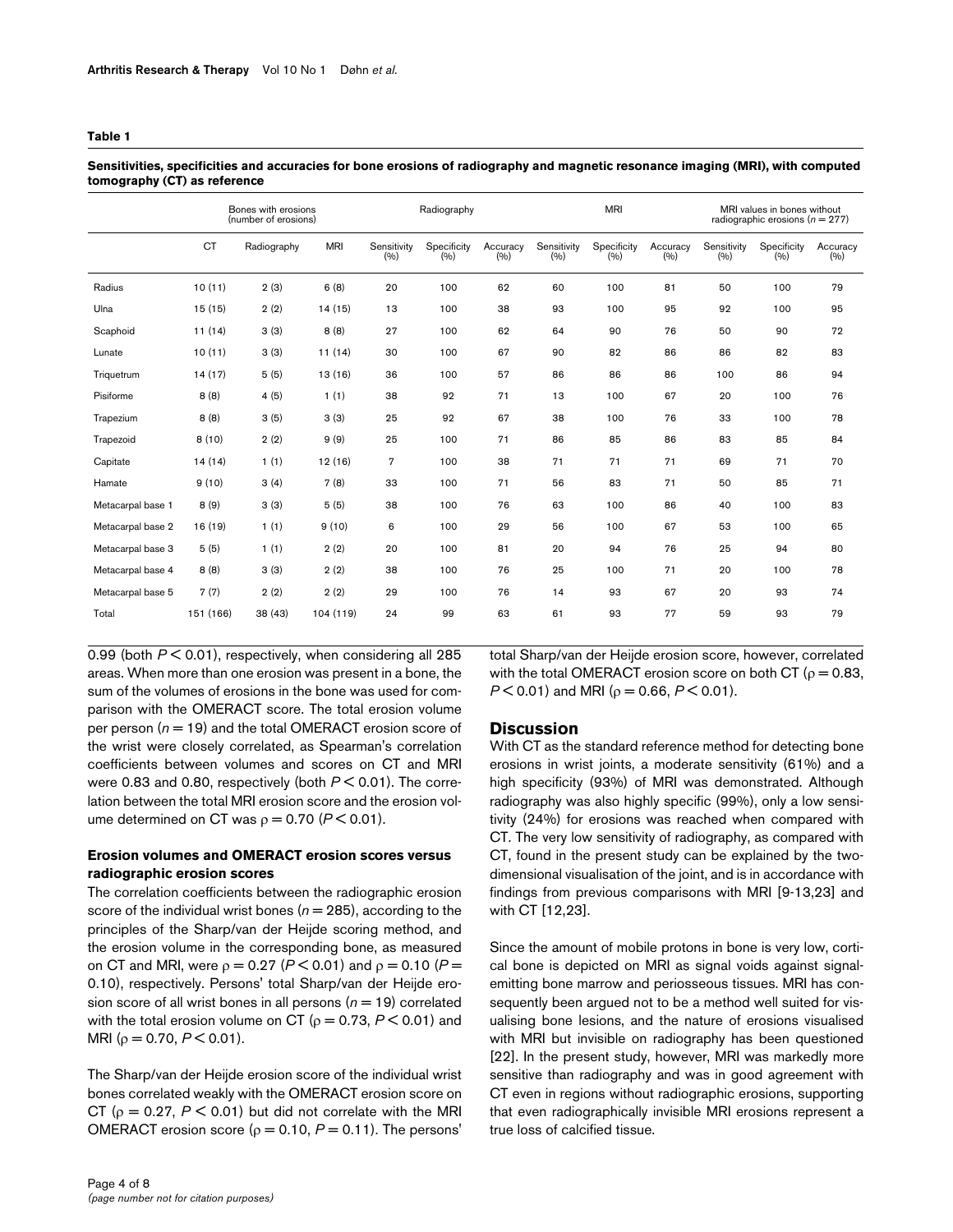## <span id="page-4-0"></span>**Table 2**

#### **Intramodality and intermodality agreements of single and total erosion volume, measured on computed tomography (CT) and magnetic resonance imaging (MRI)**

|                                                                                                  | Reading A<br>(mm <sup>3</sup> ) | Reading B<br>(mm <sup>3</sup> )                 | Mean of<br>readings A<br>and B<br>(mm <sup>3</sup> ) | Spearman $\rho$ | Absolute<br>difference<br>(mm <sup>3</sup> )a | Absolute<br>numerical<br>difference<br>(mm <sup>3</sup> ) | Relative difference<br>$(0/0)$ <sub>b</sub> | Relative<br>numerical<br>difference<br>(9/6) | Coefficient of<br>variation   |  |  |  |
|--------------------------------------------------------------------------------------------------|---------------------------------|-------------------------------------------------|------------------------------------------------------|-----------------|-----------------------------------------------|-----------------------------------------------------------|---------------------------------------------|----------------------------------------------|-------------------------------|--|--|--|
| Intramodality agreement: CT (reading A) vs CT (reading B) and MRI (reading A) vs MRI (reading B) |                                 |                                                 |                                                      |                 |                                               |                                                           |                                             |                                              |                               |  |  |  |
| Volume per<br>erosion                                                                            |                                 |                                                 |                                                      |                 |                                               |                                                           |                                             |                                              |                               |  |  |  |
| СT<br>$(n = 135)$                                                                                | 13<br>$(4; 1 - 245)$            | 14<br>$(4; 1 - 264)$                            | 13<br>$(4; 1 - 255)$                                 | $0.92*$         | -1<br>$(0; -28$ to 12)                        | 2<br>$(1; 0-28)$                                          | -7<br>$(0; -120$ to 100)                    | 29<br>$(22; 0 - 120)$                        | 0.15<br>$(0.11; 0 - 0.60)$    |  |  |  |
| MRI<br>$(n = 90)$                                                                                | 17<br>$(10; 1 - 132)$           | 17<br>$(11; 1 - 138)$                           | 17<br>$(11; 1 - 133)$                                | $0.90*$         | 0<br>$(0; -23$ to 18)                         | $(3; 0-23)$                                               | 0<br>$(0; -100)$ to 86)                     | 28<br>$(25; 0 - 100)$                        | 0.14<br>$(0.130 - -0.50)$     |  |  |  |
| Volume per<br>person with<br>erosions                                                            |                                 |                                                 |                                                      |                 |                                               |                                                           |                                             |                                              |                               |  |  |  |
| $CT (n = 17)$                                                                                    | 102<br>$(49; 2 - 519)$          | 108<br>$(56; 3 - 535)$                          | 105<br>$(55; 3 - 527)$                               | $0.99*$         | -6<br>$(-2; -54$ to 19)                       | 12<br>$(7; 1 - 54)$                                       | -10<br>$(-6; -43)$ to $15)$                 | 16<br>$(15; 3 - 43)$                         | 0.08<br>$(0.07; 0.02 - 0.21)$ |  |  |  |
| MRI<br>$(n = 15)$                                                                                | 101<br>$(80; 5 - 409)$          | 100<br>$(78; 5 - 409)$                          | 100<br>$(76; 5 - 409)$                               | $0.95*$         | 1<br>$(0; -23$ to 18)                         | 7<br>$(5; 0-23)$                                          | 2<br>$(0; -22$ to 25)                       | 8<br>$(6; 0-25)$                             | 0.04<br>$(0.03; 0 - 0.13)$    |  |  |  |
| Intermodality agreement (CT vs MRI) <sup>c</sup>                                                 |                                 |                                                 |                                                      |                 |                                               |                                                           |                                             |                                              |                               |  |  |  |
| Volume per<br>erosion of all<br>concordant<br>erosions<br>$(n = 64)$                             |                                 |                                                 |                                                      |                 |                                               |                                                           |                                             |                                              |                               |  |  |  |
| СT                                                                                               | 21<br>$(5; 1 - 245)$            | 22<br>$(5; 1 - 255)$                            | 21<br>$(5; 1 - 255)$                                 |                 |                                               |                                                           |                                             |                                              |                               |  |  |  |
|                                                                                                  |                                 |                                                 |                                                      | $0.55*$         | 2<br>$(-5; -55)$ to 132)                      | 17<br>$(9; 0 - 131)$                                      | $-54$<br>(-59; -174 to 167)                 | 90<br>$(92; 0 - 174)$                        | 0.46<br>$(0.45; 0 - 0.87)$    |  |  |  |
| mri                                                                                              | 20<br>$(13; 1 - 132)$           | 19<br>$(13; 1 - 138)$                           | 19<br>$(13; 1 - 133)$                                |                 |                                               |                                                           |                                             |                                              |                               |  |  |  |
| Total volume<br>per person of<br>all<br>concordant<br>erosions ( $n =$<br>15)                    |                                 |                                                 |                                                      |                 |                                               |                                                           |                                             |                                              |                               |  |  |  |
| <b>CT</b>                                                                                        | 88<br>$(18; 1 - 514)$           | 93<br>$(23; 1 - 528)$                           | 91<br>$(21; 1 - 521)$                                |                 |                                               |                                                           |                                             |                                              |                               |  |  |  |
|                                                                                                  |                                 |                                                 |                                                      | $0.89*$         | 8<br>$(-7; -56$ to 147)                       | 40<br>$(16; 4 - 147)$                                     | $-48$<br>(-63; -139 to 64)                  | 72<br>$(64; 6 - 139)$                        | 0.36<br>$(0.32; 0.03 - 0.70)$ |  |  |  |
| <b>MRI</b>                                                                                       | 83<br>$(78; 5 - 374)$           | 83<br>$(62; 5 - 375)$                           | 83<br>$(71; 5 - 375)$                                |                 |                                               |                                                           |                                             |                                              |                               |  |  |  |
| Total volume<br>per person of<br>all erosions<br>$(n = 19)$                                      |                                 |                                                 |                                                      |                 |                                               |                                                           |                                             |                                              |                               |  |  |  |
| CT                                                                                               | 91                              | 100<br>$(36; 0-519)$ $(49, 0-535)$              | 94<br>$(38; 0 - 527)$                                |                 |                                               |                                                           |                                             |                                              |                               |  |  |  |
|                                                                                                  |                                 |                                                 |                                                      | $0.82*$         | 15<br>$(2; -60 \text{ to } 118)$              |                                                           | 41 13<br>(31; 0-118) (6; -129 to 200)       | 68<br>(52; 0-200)                            | 0.34<br>$(0.26; 0 - 1.0)$     |  |  |  |
| MRI                                                                                              | 79                              | 79<br>$(67; 0-409)$ $(67; 0-409)$ $(63; 0-409)$ | 79                                                   |                 |                                               |                                                           |                                             |                                              |                               |  |  |  |

Data presented as the mean (median; range). Reading A and reading B, volumes obtained at the first (reading A) and second (reading B) volume measurements, done<br>by the same observer 1 week apart. The mean value of volumes by the same observer 1 week apart. The mean value of volumes obtained at reading A and B was used for the comparison of CT and MRI volumes. \*P<0.01.<br>ªIntramodality agreement, reading A minus reading B; intermodality agree

The even higher agreement (87% vs 77%) between CT and MRI in a study of nine RA wrist joints by Perry and colleagues [12] may partly be explained by more advanced joint destructions in their cohort. In comparison with our previous study on RA metacarpophalangeal joints [23], the level of agreement between CT and MRI in the present study was lower. The anat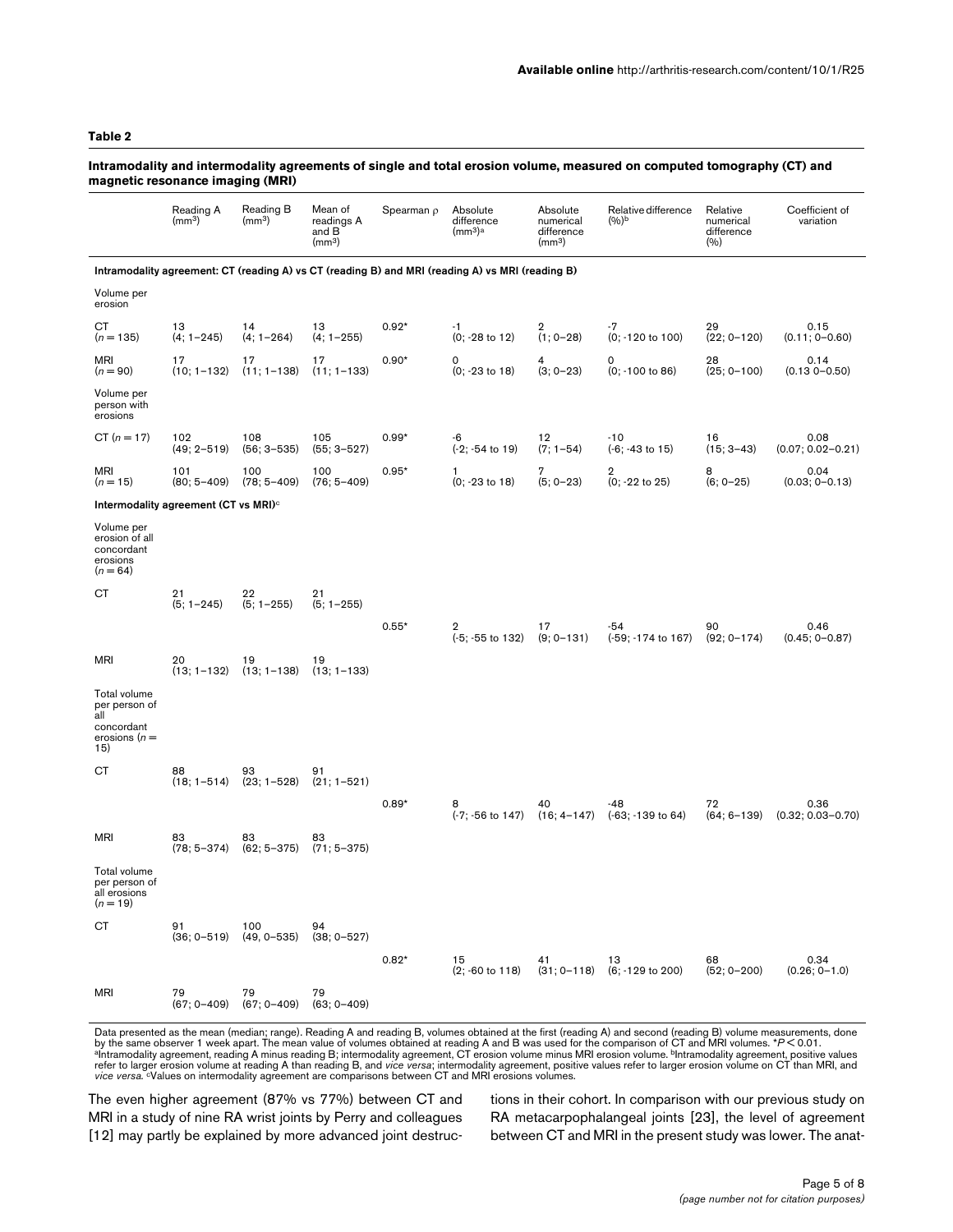omy of the wrist is much more complicated than that of the metacarpophalangeal joints, and many of the small carpal bones have irregular margins with indentations (for example, at the attachment of ligaments), making discrimination between normal anatomy and presence of erosions difficult, and nutritive foramina may also resemble erosions [28]. This may, at least partly, explain the lower sensitivity and accuracy in this wrist joint study compared with previous results from metacarpophalangeal joints [23]. In the present study, erosion-like changes were registered in two healthy controls on CT and in one healthy control on MRI. A low prevalence of erosion-like changes on MRI in healthy controls has previously been reported for wrists and metacarpophalangeal joints [29]. A 0.6 T (midfield) MRI unit was used in the present study. We expect values on sensitivities and specificities on erosions are also applicable to MRI units using higher field strengths, since previous studies have showed comparable results when images obtained on MRI units with higher field strengths were compared with images obtained on low-field MRI units [30-32].

As the wrist joint has proved more sensitive to changes in bone erosions than other joint areas in RA [33], and bone changes in the wrist joint have been shown to possess predictive value with respect to further radiographic erosive progression [14,34,35], we found the wrist an important joint area to investigate.

The number of erosions detected on CT, as compared with MRI and radiography, indicate that CT is a very sensitive method for detecting bone erosions in RA wrist bones, and possibly even more sensitive than MRI. CT may therefore be of value for detecting and monitoring bone erosions in RA. The sensitivity to change is not yet established, however, and CT is disfavored by using ionising radiation and by the inability to visualise soft tissue changes.

We recently published data on the reliability of erosion volume measurements on CT and MRI in RA metacarpophalangeal joints, showing very high reproducibility when measuring erosion volumes on CT and MRI, and good correlations between CT and MRIerosion volumes and between erosion volumes and erosion scores. [21] The present study on RA wrist joints also showed a very high level of reproducibility when measuring volumes of erosions on CT and MRI. Furthermore, semiquantitative scores of bone erosions according to the OMERACT scoring system were closely correlated with both CT and MRI volumes, both for individual joint regions and for the wrist joint as a whole, supporting that the OMERACT erosion score reflects the extent of erosive joint damage.

Although high to very high agreements of volumes were reached between and within imaging modalities (respectively), there were individual measurements that differed markedly. Coincidental differences in outlining erosions at the two time



Erosions in the wrist of a rheumatoid arthritis patient. Wrist of a rheumatoid arthritis patient visualised by  $(a, b)$  computed tomography and  $(c, d)$  T1weighted magnetic resonance imaging in the **(a, c)** coronal and **(b, d)** axial planes. A bone erosion at the distal radius is seen on both computed tomography and magnetic resonance images in two planes (white arrows), but not on the corresponding radiograph **(e)**. The erosion was assigned an OMERACT erosion score of 1 on both computed tomography and magnetic resonance imaging.

#### **Figure 1**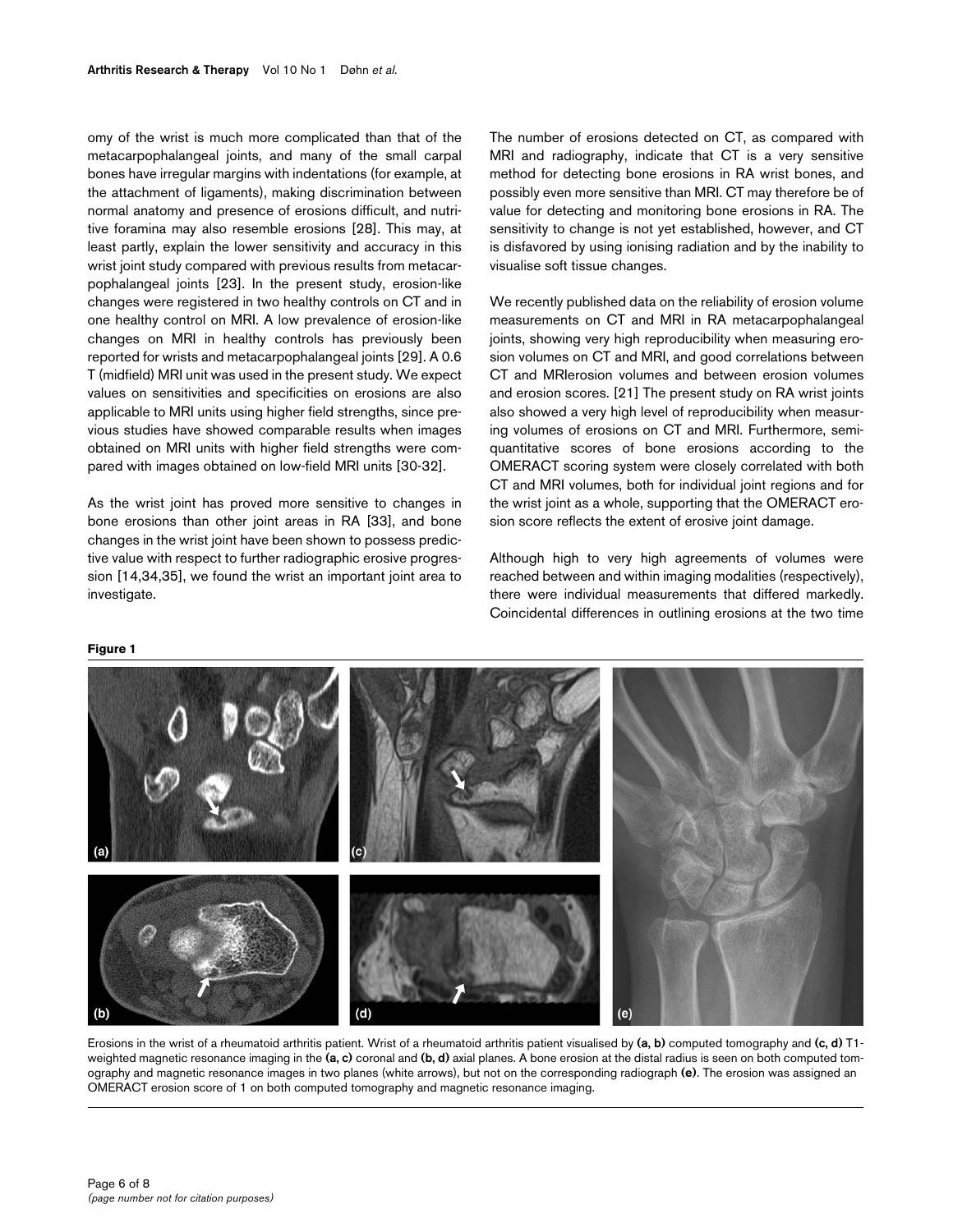points are potentially a major source of error. Especially, the peripheral border of erosions can be difficult to define as signal intensities of erosions and adjacent soft-tissues often are very similar for both CT and magnetic resonance images. Generally, the larger and more advanced the erosion, the more difficult it was to define the exact border of the erosions. The estimated erosion volumes of concordant erosions were, on average, larger on MRI than CT, as reflected by the mean relative difference in erosions' size. As cortical bone appears black on MRI it may be included in the outlining of erosions, and may consequently lead to overestimation of erosion size on MRI compared with CT, where the cortical bone is well delineated. Furthermore, the majority of erosions in the present study were small; for small erosions, small absolute differences will result in large relative differences, with a systematic bias towards larger volumes on MRI due to a proportionally large area of cortical bone included in the estimation of erosion size. The total erosion volume, however, was relatively larger on CT than MRI due to more erosions being detected with CT.

Using the OMERACT RAMRIS, Haavardsholm and colleagues have recently shown very good intrareader and good interreader reliability, and a high level of sensitivity to change- demonstrating that the OMERACT RAMRIS system, after proper training and calibration of readers, appears suitable for use in monitoring joint inflammation and destruction in RA [36]. The close correlation with erosion volumes determined by MRI, as well as CT, provides further important evidence of the OMER-ACT RAMRIS erosion score being a valid measure of RA bone destruction.

# **Conclusion**

The present study demonstrated a high specificity of bone erosions detected on MRI and radiography, and showed a markedly higher sensitivity of MRI than radiography when CT was considered the reference method. Secondly, when measuring erosion volumes by CT and MRI, a very high intramodality and a high intermodality agreement was reached, applying both to individual erosion volume and persons' total erosion volume. Owing to the high reproducibility, this quantitative method for assessing bone erosions in RA patients could be a useful tool in longitudinal studies, including randomised controlled trials, but further studies, including studies of sensitivity to change, are needed to clarify this issue. As the OMERACT erosion scores were closely correlated with erosion volumes determined on CT and MRI, the present study supports the OMER-ACT erosion score as a valid measure of RA joint destruction.

# **Competing interests**

The authors declare that they have no competing interests.

# **Authors' contributions**

UMD participated in the study development and recruitment of patients, performed erosion volume measurements, conducted data evaluation and statistical analysis, and prepared

the manuscript draft. BJE participated in the study development, performed the evaluation of magnetic resonance images, and was involved in patient recruitment. MH was involved in the CT scanning protocol. EN performed the evaluation of radiographs. JM was involved in the MRI scanning protocol and performed all MRI examinations. HST participated in the study development and gave substantial input to data evaluation and manuscript preparation. MØ participated in the study development, was involved in the CT and MRI scanning protocol, evaluated CT images, and gave substantial input to data evaluation and manuscript preparation. All authors read and approved the final manuscript.

## **Acknowledgements**

The Danish Rheumatism Association and the Copenhagen University Hospital at Hvidovre are acknowledged for financial support. Photographer Ms Susanne Østergaard is acknowledged for preparation of the figure.

#### **References**

- American College of Rheumatology Subcommittee on Rheumatoid Arthritis: **[Guidelines for the management of rheumatoid arthri](http://www.ncbi.nlm.nih.gov/entrez/query.fcgi?cmd=Retrieve&db=PubMed&dopt=Abstract&list_uids=11840435)[tis: 2002 Update.](http://www.ncbi.nlm.nih.gov/entrez/query.fcgi?cmd=Retrieve&db=PubMed&dopt=Abstract&list_uids=11840435)** *Arthritis Rheum* 2002, **46:**328-346.
- 2. Boers M, Felson DT: **[Clinical measures in rheumatoid arthritis:](http://www.ncbi.nlm.nih.gov/entrez/query.fcgi?cmd=Retrieve&db=PubMed&dopt=Abstract&list_uids=7799368) [which are most useful in assessing patients?](http://www.ncbi.nlm.nih.gov/entrez/query.fcgi?cmd=Retrieve&db=PubMed&dopt=Abstract&list_uids=7799368)** *J Rheumatol* 1994, **21:**1773-1774.
- 3. Visser H, le CS, Vos K, Breedveld FC, Hazes JM: **[How to diag](http://www.ncbi.nlm.nih.gov/entrez/query.fcgi?cmd=Retrieve&db=PubMed&dopt=Abstract&list_uids=11840437)[nose rheumatoid arthritis early: a prediction model for persist](http://www.ncbi.nlm.nih.gov/entrez/query.fcgi?cmd=Retrieve&db=PubMed&dopt=Abstract&list_uids=11840437)[ent \(erosive\) arthritis.](http://www.ncbi.nlm.nih.gov/entrez/query.fcgi?cmd=Retrieve&db=PubMed&dopt=Abstract&list_uids=11840437)** *Arthritis Rheum* 2002, **46:**357-365.
- 4. Kaarela K: **[Prognostic factors and diagnostic criteria in early](http://www.ncbi.nlm.nih.gov/entrez/query.fcgi?cmd=Retrieve&db=PubMed&dopt=Abstract&list_uids=3863243) [rheumatoid arthritis.](http://www.ncbi.nlm.nih.gov/entrez/query.fcgi?cmd=Retrieve&db=PubMed&dopt=Abstract&list_uids=3863243)** *Scand J Rheumatol Suppl* 1985, **57:**1-54.
- 5. van der Heijde DM, van Leeuwen MA, van Riel PL, Koster AM, van't Hof MA, van Rijswijk MH, van de Putte LB: **[Biannual radiographic](http://www.ncbi.nlm.nih.gov/entrez/query.fcgi?cmd=Retrieve&db=PubMed&dopt=Abstract&list_uids=1731813) [assessments of hands and feet in a three-year prospective fol](http://www.ncbi.nlm.nih.gov/entrez/query.fcgi?cmd=Retrieve&db=PubMed&dopt=Abstract&list_uids=1731813)[lowup of patients with early rheumatoid arthritis.](http://www.ncbi.nlm.nih.gov/entrez/query.fcgi?cmd=Retrieve&db=PubMed&dopt=Abstract&list_uids=1731813)** *Arthritis Rheum* 1992, **35:**26-34.
- 6. van der Heijde DM: **[Joint erosions and patients with early rheu](http://www.ncbi.nlm.nih.gov/entrez/query.fcgi?cmd=Retrieve&db=PubMed&dopt=Abstract&list_uids=8535653)[matoid arthritis.](http://www.ncbi.nlm.nih.gov/entrez/query.fcgi?cmd=Retrieve&db=PubMed&dopt=Abstract&list_uids=8535653)** *Br J Rheumatol* 1995, **34(Suppl 2):**74-78.
- 7. Nissila M, Isomaki H, Kaarela K, Kiviniemi P, Martio J, Sarna S: **[Prognosis of inflammatory joint diseases. A three-year follow](http://www.ncbi.nlm.nih.gov/entrez/query.fcgi?cmd=Retrieve&db=PubMed&dopt=Abstract&list_uids=6836238)[up study.](http://www.ncbi.nlm.nih.gov/entrez/query.fcgi?cmd=Retrieve&db=PubMed&dopt=Abstract&list_uids=6836238)** *Scand J Rheumatol* 1983, **12:**33-38.
- 8. Mottonen TT: **[Prediction of erosiveness and rate of develop](http://www.ncbi.nlm.nih.gov/entrez/query.fcgi?cmd=Retrieve&db=PubMed&dopt=Abstract&list_uids=3137902)[ment of new erosions in early rheumatoid arthritis.](http://www.ncbi.nlm.nih.gov/entrez/query.fcgi?cmd=Retrieve&db=PubMed&dopt=Abstract&list_uids=3137902)** *Ann Rheum Dis* 1988, **47:**648-653.
- 9. McQueen FM, Stewart N, Crabbe J, Robinson E, Yeoman S, Tan PL, McLean L: **[Magnetic resonance imaging of the wrist in early](http://www.ncbi.nlm.nih.gov/entrez/query.fcgi?cmd=Retrieve&db=PubMed&dopt=Abstract&list_uids=9771209) [rheumatoid arthritis reveals a high prevalence of erosions at](http://www.ncbi.nlm.nih.gov/entrez/query.fcgi?cmd=Retrieve&db=PubMed&dopt=Abstract&list_uids=9771209) [four months after symptom onset.](http://www.ncbi.nlm.nih.gov/entrez/query.fcgi?cmd=Retrieve&db=PubMed&dopt=Abstract&list_uids=9771209)** *Ann Rheum Dis* 1998, **57:**350-356.
- 10. Backhaus M, Kamradt T, Sandrock D, Loreck D, Fritz J, Wolf KJ, Raber H, Hamm B, Burmester GR, Bollow M: **[Arthritis of the fin](http://www.ncbi.nlm.nih.gov/entrez/query.fcgi?cmd=Retrieve&db=PubMed&dopt=Abstract&list_uids=10366117)[ger joints: a comprehensive approach comparing conventional](http://www.ncbi.nlm.nih.gov/entrez/query.fcgi?cmd=Retrieve&db=PubMed&dopt=Abstract&list_uids=10366117) radiography, scintigraphy, ultrasound, and contrast-enhanced**  $m$ agnetic resonance imaging. **42:**1232-1245.
- 11. Klarlund M, Østergaard M, Jensen KE, Madsen JL, Skjødt H, Lorenzen I: **[Magnetic resonance imaging, radiography, and scintigra](http://www.ncbi.nlm.nih.gov/entrez/query.fcgi?cmd=Retrieve&db=PubMed&dopt=Abstract&list_uids=10873961)[phy of the finger joints: one year follow up of patients with](http://www.ncbi.nlm.nih.gov/entrez/query.fcgi?cmd=Retrieve&db=PubMed&dopt=Abstract&list_uids=10873961) [early arthritis. The TIRA Group.](http://www.ncbi.nlm.nih.gov/entrez/query.fcgi?cmd=Retrieve&db=PubMed&dopt=Abstract&list_uids=10873961)** *Ann Rheum Dis* 2000, **59:**521-528.
- 12. Perry D, Stewart N, Benton N, Robinson E, Yeoman S, Crabbe J, McQueen F: **[Detection of erosions in the rheumatoid hand; a](http://www.ncbi.nlm.nih.gov/entrez/query.fcgi?cmd=Retrieve&db=PubMed&dopt=Abstract&list_uids=15693085) [comparative study of multidetector computerized tomography](http://www.ncbi.nlm.nih.gov/entrez/query.fcgi?cmd=Retrieve&db=PubMed&dopt=Abstract&list_uids=15693085) [versus magnetic resonance scanning.](http://www.ncbi.nlm.nih.gov/entrez/query.fcgi?cmd=Retrieve&db=PubMed&dopt=Abstract&list_uids=15693085)** *J Rheumatol* 2005, **32:**256-267.
- 13. Conaghan P, O'Connor P, McGonagle D, Astin P, Wakefield RJ, Gibbon WW, Quinn M, Karim Z, Green MJ, Proudman S, Isaacs J, Emery P: **[Elucidation of the relationship between synovitis and](http://www.ncbi.nlm.nih.gov/entrez/query.fcgi?cmd=Retrieve&db=PubMed&dopt=Abstract&list_uids=12528105) [bone damage: a randomized magnetic resonance imaging](http://www.ncbi.nlm.nih.gov/entrez/query.fcgi?cmd=Retrieve&db=PubMed&dopt=Abstract&list_uids=12528105)**